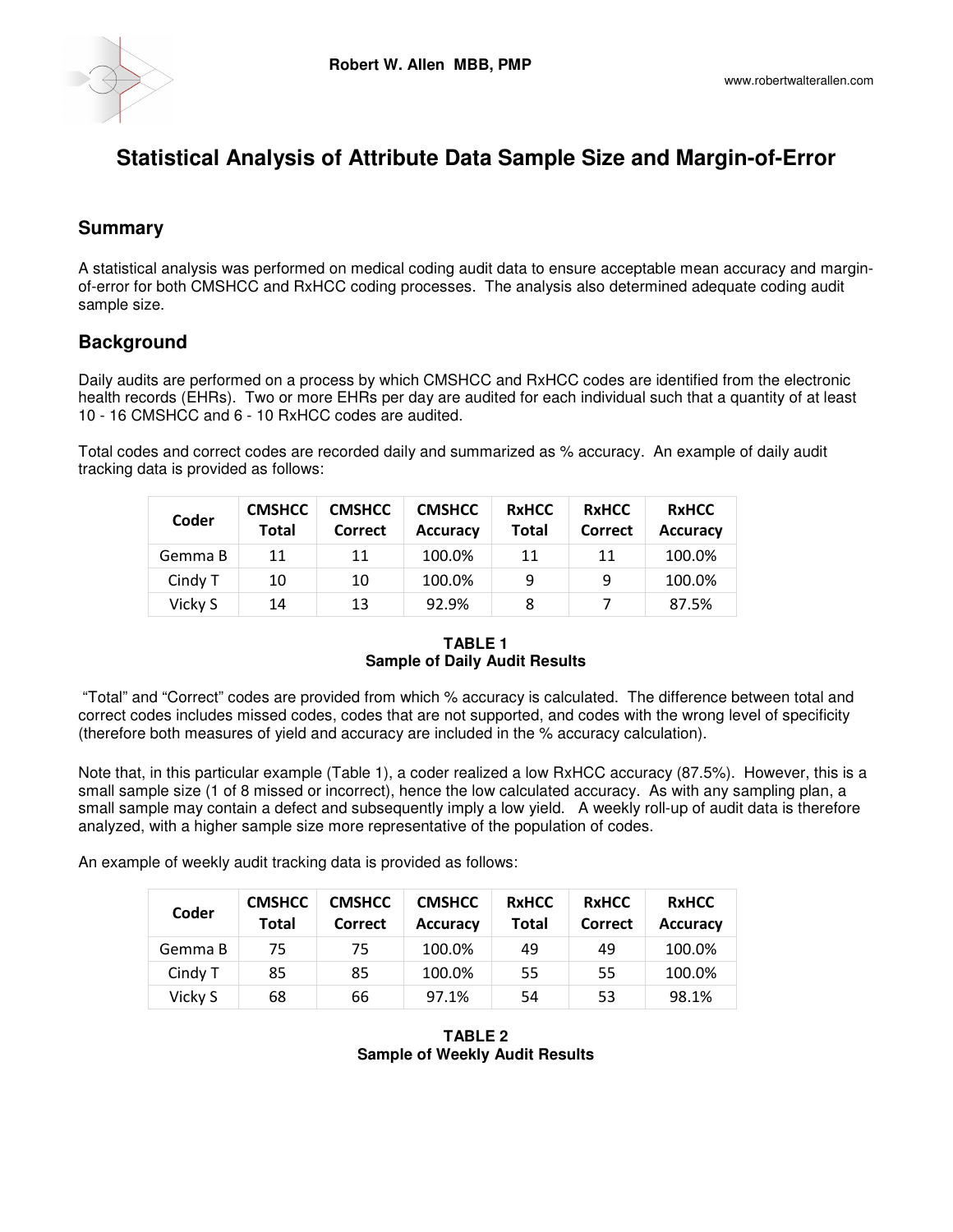

## **Audit Process and Measurement System Considerations Audit Process**

Accuracy is the extent to which the measures match the standard value ("truth"). Repeatability means that the same operators, coding the same EHRs, identify the same codes every time. Reproducibility means that different operators, coding the same EHRs, identify the same codes every time. Accuracy is the extent to which the measures match the standard value ("truth"). Repeatability means that the<br>same operators, coding the same EHRs, identify the same codes every time. Reproducibility means that different<br>o

It is assumed the EHRs and corresponding (coding) results used by the auditors represents "the truth". Repeatability and reproducibility were not analyzed independently in this study, however, this measurement variability would be accounted for in the final accuracy roll-up. A lack of accuracy might warrant further analysis of repeatability and reproducibility.

#### **Approach**

The approach presented herein uses sample size analysis of attribute data The approach data.

#### **Sample Size Analysis**

The following formula is designed for population sampling of a stable process.



**Sample Size Formula for Proportion Data Sample Data**

The d value (precision) reflects only the sampling variation, not other sources of variation. We can be confident a range of values contains the average depending on the precision we select. Alternatively, precision narrow we want the range to be for an estimate of a characteristic and/or is the size of the shift in proportion data we want to detect. Traditional statistics refer to it as "delta" (hence, the d). Precision is equal to half the width of a confidence interval. Confidence intervals consist of a range of values (interval) that act as good estimates of the unknown population parameter. timate of a characteristic and/or is the size of the shift in proportion data<br>efer to it as "delta" (hence, the d). Precision is equal to half the width of a<br>consist of a range of values (interval) that act as good estimat

For coding accuracy, assuming we set a 95% Confidence Interval = (98.5%, 99.5% accuracy) 95% confident the interval from 98.5% to 99.5% contains the true population average % accuracy. The width of the  $CI = 1\%$ , which means precision  $= d = 0.5\%$ 

Sample size calculations are provided in Table 4, using a selected precision = 0.5%. Also, using the weekly sample size, the corresponding precision was back-calculated.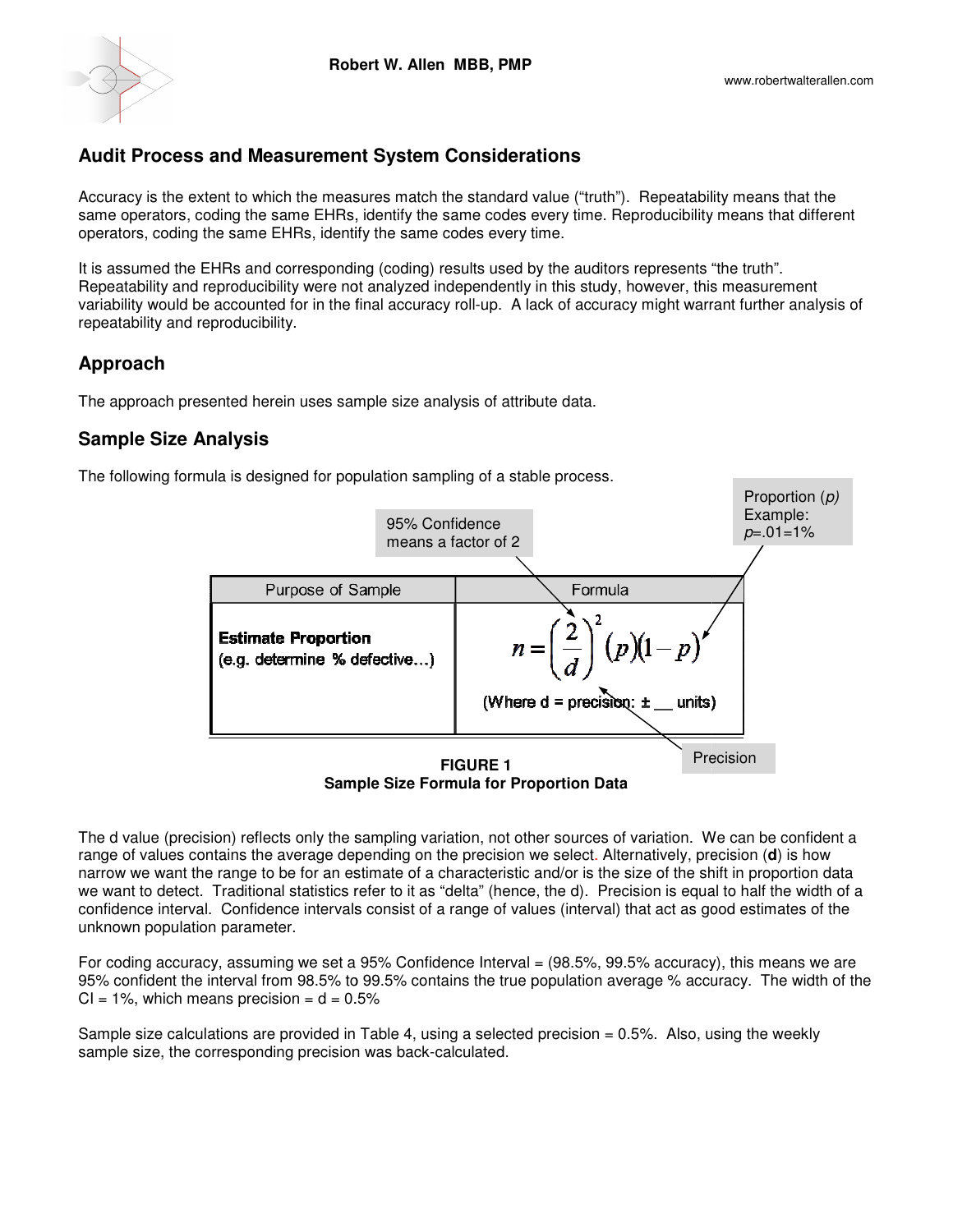

| <b>Sample Size for Estimating a Proportion CMSHCC</b>                                                                                  |                                                                                             |  |  |  |  |
|----------------------------------------------------------------------------------------------------------------------------------------|---------------------------------------------------------------------------------------------|--|--|--|--|
| • with 95% confidence<br>• we expect the number of CMSHCC to be                                                                        | $n = \left(\frac{2}{.005}\right)^2(.0126)(1-.0126)$                                         |  |  |  |  |
| 98.7% accurate ( $p = 0.0126$ )                                                                                                        |                                                                                             |  |  |  |  |
| • precision selected = $0.5\%$                                                                                                         | $= (160000)(.0126)(.987)$                                                                   |  |  |  |  |
|                                                                                                                                        | $= 1990$                                                                                    |  |  |  |  |
| • At the selected precision, a sample size of greater than 1990 should adequately estimate<br><b>Result:</b><br>the CMSHCC proportion. |                                                                                             |  |  |  |  |
| sample size threshold                                                                                                                  | • On any given week, we sample ~2457 CMSHCC codes, which is <b>more</b> than the calculated |  |  |  |  |
| <b>Estimating a Precision based on CMSHCC Sample Size</b>                                                                              |                                                                                             |  |  |  |  |
| • with 95% confidence                                                                                                                  | $d = 2\sqrt{\frac{(p)(1-p)}{n}}$                                                            |  |  |  |  |
| • we expect the proportion of defectives to be<br>.0126                                                                                |                                                                                             |  |  |  |  |
| • We want the estimate the precision using our<br>weekly sample size ~ 2457 codes/week                                                 | $d = 2\sqrt{\frac{(.0126)(1-.0126)}{2457}}$                                                 |  |  |  |  |
|                                                                                                                                        | $d = .0045$                                                                                 |  |  |  |  |
| • Calculated precision = $d = 0.45\%$<br><b>Result:</b>                                                                                |                                                                                             |  |  |  |  |
| <b>Sample Size for Estimating a Proportion RxHCC</b>                                                                                   |                                                                                             |  |  |  |  |
|                                                                                                                                        |                                                                                             |  |  |  |  |
| • with 95% confidence                                                                                                                  |                                                                                             |  |  |  |  |
| • we expect the number of RxHCC to be 98.7%<br>accurate ( $p = 0.0127$ )                                                               | $n = \left(\frac{2}{.005}\right)^2(.0127)(1-.0127)$                                         |  |  |  |  |
| • precision selected = $0.5\%$                                                                                                         | $= (160000)(.0127)(.9873)$                                                                  |  |  |  |  |
|                                                                                                                                        | $= 2006$                                                                                    |  |  |  |  |
| <b>Result:</b><br>the RxHCC proportion.                                                                                                | • At the selected precision, a sample size of greater than 2006 should adequately estimate  |  |  |  |  |
| sample size threshold                                                                                                                  | • On any given week, we sample ~1723 RxHCC codes, which is less than the calculated         |  |  |  |  |
| <b>Estimating a Precision based on RxHCC Sample Size</b>                                                                               |                                                                                             |  |  |  |  |
| • with 95% confidence                                                                                                                  |                                                                                             |  |  |  |  |
| • we expect the proportion of defectives to be<br>.0127                                                                                | $d = 2\sqrt{\frac{(p)(1-p)}{n}}$                                                            |  |  |  |  |
| • We want the estimate the precision using our<br>weekly sample size $\sim$ 1723 codes/week                                            | $d = 2\sqrt{\frac{(.0127)(1-.0127)}{1723}}$                                                 |  |  |  |  |
|                                                                                                                                        | $d = .0053$                                                                                 |  |  |  |  |